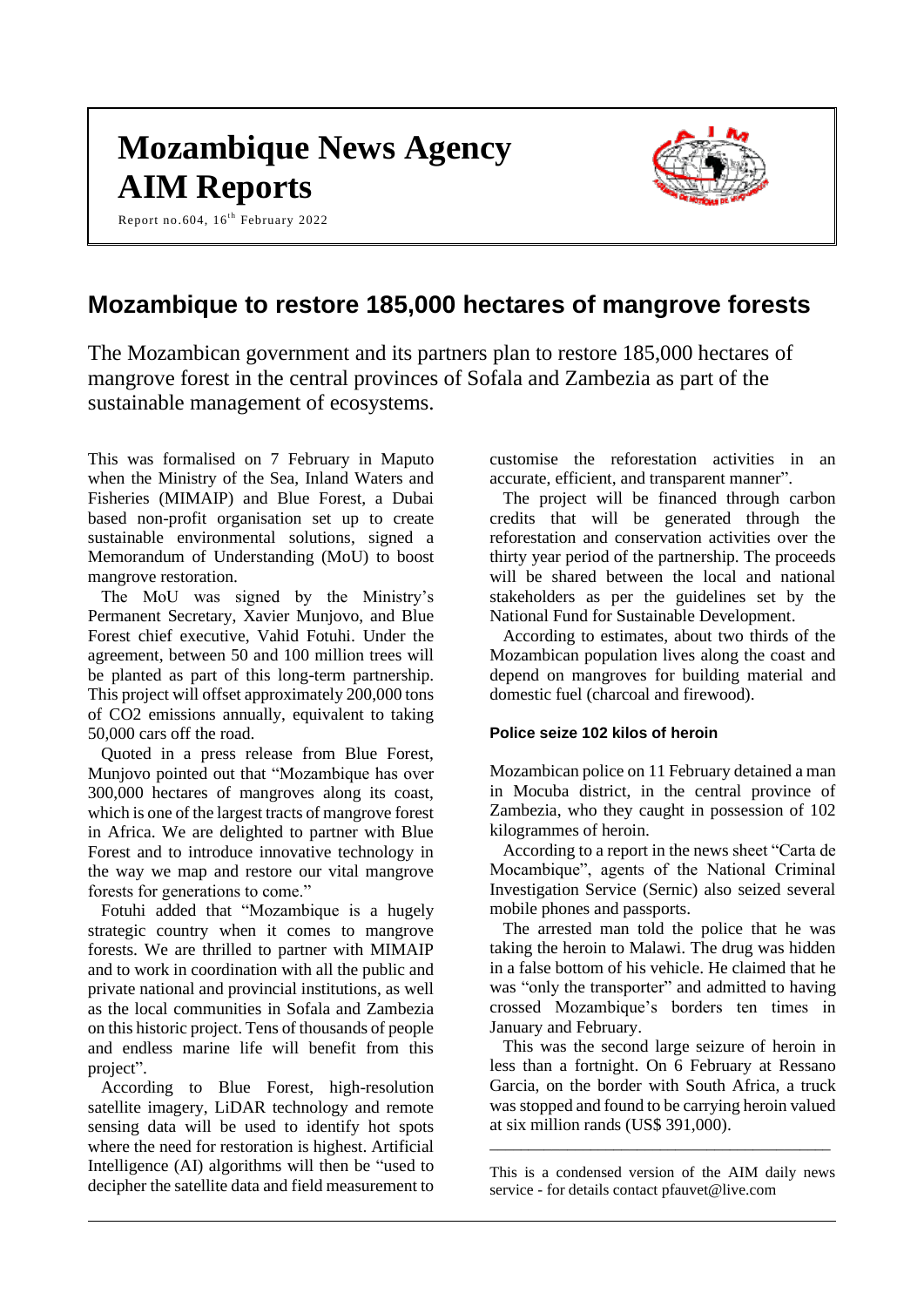# **Captured terrorists assisting armed forces**

The Minister of Defence, Cristovao Chume, told reporters on 9 February that terrorists captured in operations in the northern province of Cabo Delgado are cooperating with the Mozambican Armed Forces (FADM) and their allies.

According to Chume, "some of the terrorists are working with our forces and those of SADC (Southern African Development Community) and Rwanda". They are revealing the location of jihadist bases and the sites of arms caches.

Chume was speaking to journalists shortly after the Cape Verdean Colonel Armindo Alcides Nogueira Sá Miranda took office as the new director of the Maputo-based Centre for Strategic Analysis of the Community of Portuguese Speaking Countries (CPLP).

The Minister said that suspected terrorists are first interrogated, but those who are found not to have terrorist links are released and re-inserted into their communities.

Asked about the legal justification for arming local militias to help the armed forces in the defence of Cabo Delgado, Chume said "those people, during the armed national liberation struggle, freed the people, they freed this country. They are the same people who today are once again are taking up arms to support our communities and our country".

Chume pointed out that these fighters asked the government for guns to defend their villages and their work "is bringing about the desired results".

Some lawyers have argued that arming civilians is illegal and that the Mozambican state could be held responsible for the acts of these militias. Chume urged the lawyers to support the government and all those involved in the fight against terrorism, in order to search for "the best legal solutions". He added that he was not dismissing legal issues, but in Cabo Delgado the country was facing matters of life or death.

# **EU pledges support against terrorism**

Mozambique will receive multiple forms of support from the European Union (EU) including equipment, training, and capacity building for the defence and security forces fighting terror attacks in the northern province of Cabo Delgado.

Addressing reporters on 9 February at the end of a three day visit to EU headquarters in Brussels, President Filipe Nyusi said that joint efforts by the Mozambican defence and security forces, Rwandan troops, and the Southern African

Development Community (SADC) Military Mission (SAMIM) involve high costs that one way or another must be paid.

President Nyusi acknowledged that the support granted by SADC states will not last forever due to the costs involved. Therefore, it is important to carry out diplomatic efforts to ensure further support to avert the risk of failure of the mission.

The fierce intensity of the recent allied military offensives has forced the terrorists to set up new hideouts or disperse. This success could lead to attacks spilling over into neighbouring provinces such as Niassa.

President Nyusi stated that he had informed the European Union about Mozambique's firm determination to defeat the terrorists and guarantee state security and the return of displaced people to their places of origin.

#### **Terrorists driven out of Pundanhar**

The Mozambican defence and security forces and their Rwandan allies, on 7 and 8 February carried out operations to secure the areas of Nica de Rovuma and Pundanhar in Palma district, in the northern province of Cabo Delgado. Pundanhar lies about 55 kilometres from the district capital Palma.

According to a statement from the Rwandan Defence Ministry, these areas were recently occupied by islamist terrorists "as temporary hideouts, as they sought to undertake operations to retake territories lost during the initial offensive by the joint forces conducted last year".

The Rwandan statement added that the Southern African Development Community (SADC) Military Mission (SAMIM) "were also alerted for support in blocking the enemy fleeing towards their area of responsibility".

The Rwandan Joint Task Force commander, Maj-Gen Inocencio Kabandana, visited the troops in Pundanhar shortly after the area had been secured to congratulate them.

On 24 March last year, the terrorists seized Palma town, displacing many thousands of its inhabitants. The Afungi Peninsula, in Palma district, is the site of a major liquefied natural gas (LNG) project run by a consortium headed by the French company TotalEnergies. In the wake of the terrorist attack, TotalEnergies withdrew all its staff but promised to resume work on the LNG project once "sustainable security" had been restored to Palma.

About 40,000 people returned to Palma town, once it had been retaken by the Mozambican and Rwandan forces. Many others have yet to return to other parts of the district.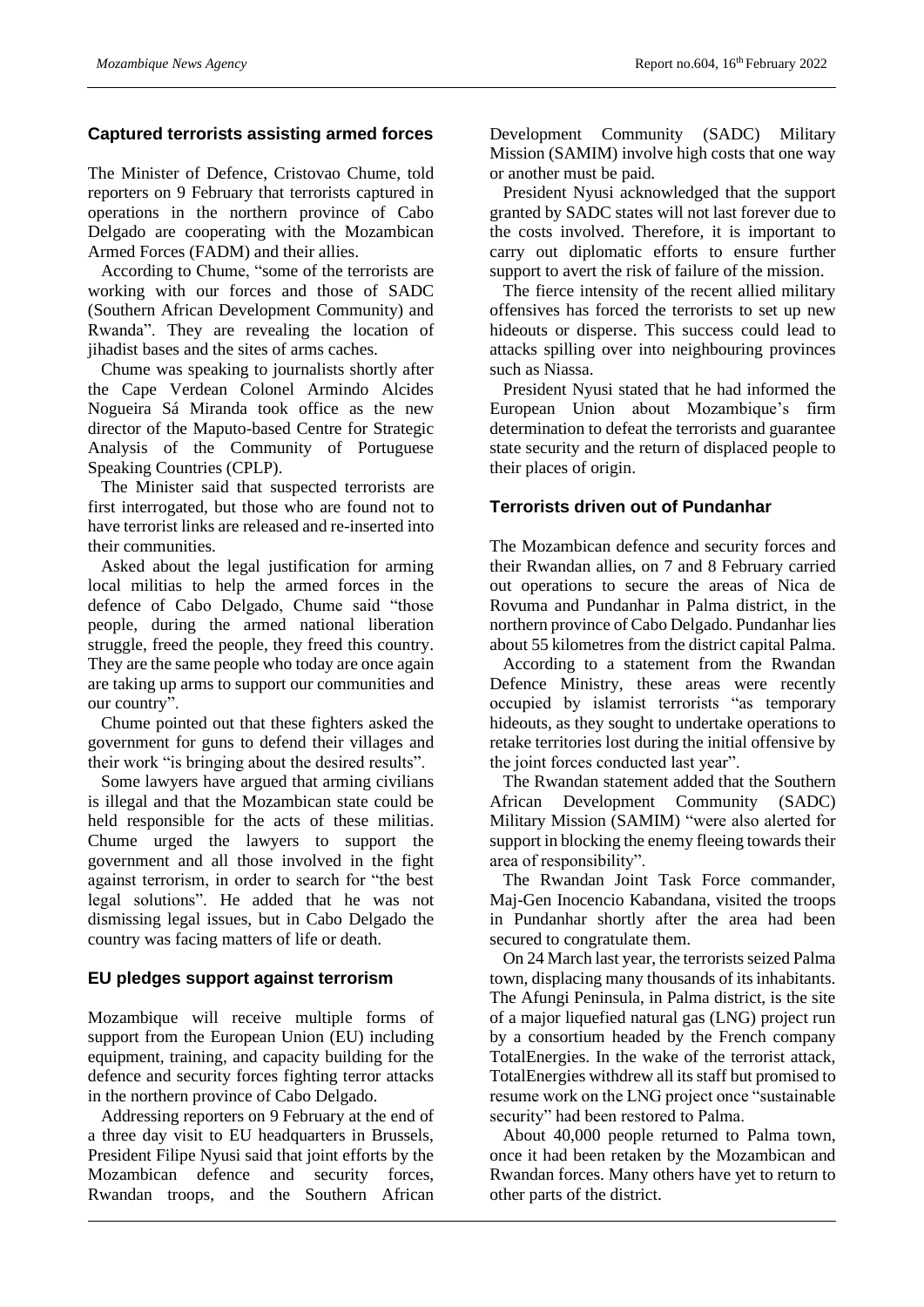# **President Nyusi inaugurates photo-voltaic power station**

President Filipe Nyusi on 2 February inaugurated a photo-voltaic power station in the Ngapa administrative post, in Mueda district in the northern province of Cabo Delgado. The power station was built by the National Energy Fund (FUNAE), at a cost of 140.8 million meticais (US\$2.2 million) and is part of the government's drive to electrify all administrative posts by 2024.

Speaking at the event, President Nyusi said "with this inauguration, we want to show the strategic importance of renewable sources of energy in the sustainable development of the country".

The President stressed that the government is gradually bringing electricity to all parts of the country, and is replacing all the old, diesel-fired generating systems to protect the environment and mitigate climate change. He added that "we are working to approve legislation that opens up room for more investment in the sector, increasing the availability of electricity and reducing the price in favour of the end consumers".

The electrification of the administrative posts is part of the government's "Energy for All" programme that aims to ensure universal access to electricity by 2030. In January, President Nyusi reiterated that the government will meet its target of bringing electricity to ten million Mozambicans by 2024. That would increase the national electricity coverage to 64 per cent of the population, compared with 44 per cent in late 2021.

#### **US government donates 840,000 Covid-19 vaccines**

The United States Government has donated an additional 840,000 doses of the Johnson & Johnson Covid-19 vaccine to Mozambique, as part of its commitment to support equitable access to vaccines worldwide. Unlike most other Covid-19 vaccines, the Johnson & Johnson vaccine has the advantage that only one dose is required to confer immunity.

With this delivery, US government donations of the vaccine to Mozambique have risen to over 4.3 million doses. They are part of the coordinated assistance to support the country's response to Covid-19 and strengthen resilience to the virus and its variants, according to a press release issued on 14 February by the US Embassy.

The US\$80 million in US assistance given so far to combat Covid-19 includes providing urgent supplies that support infection prevention and control; improving the capacity of Mozambican laboratories and health facilities; and improving Covid-19 surveillance, response, and case management. It also covers activities such as developing and enhancing public health outreach, risk communication and community engagement; and supporting the deployment of the Covid-19 vaccine across the country.

The United States has committed four billion doses to the COVAX Facility, becoming the largest donor to the global effort to vaccinate people around the world. The US government has also purchased one billion vaccines for low-income countries and donated 80 million vaccines from its own supplies.

# **Fishermen fined two million meticais for operating during closed season**

The Ministry of the Sea, Inland Waters and Fisheries has imposed fines of over two million meticais (US\$38,000) on fishermen across the country caught violating the closed fishing season for mangrove crabs and surface water prawns, which runs from November until the end of March.

Delivering the mid-term assessment marking a hundred days of the closed season, the Ministry's National Director of Operations, Leonid Chimarizene, told reporters on 11 February in Maputo that the inspectors also seized unlawfully fished catch and destroyed banned fishing gear.

He pointed out that "between 1 November and 10 February, 466 inspection missions visited 688 fishing sites and inspected 4,139 sets of fishing gear. Of these, 578 were seized and 456 destroyed, as the nets' mesh did not comply with the standards".

These inspections led to the seizure of 1.3 tonnes of crabs, but as the species can live for considerable amounts of time outside of its natural habitat the authorities returned many of the crustaceans to the sea. Inspectors seized 12.7 tonnes of prawns, of which seven tonnes have been auctioned so far.

During the period 23 tonnes of other fishery produce that were seized and sold at public auction. The Ministry also seized 18 vehicles in Sofala, Zambezia, and Nampula and six fishing boats.

Chimarizene added that the current legislation is currently being reviewed to make accountable not only the fisherman breaking the laws, but also the transporters and the buyers.

Chimarizene noted that 450,000 artisanal fishermen are operating along the country's coastline and that the majority are using harmful fishing gear.